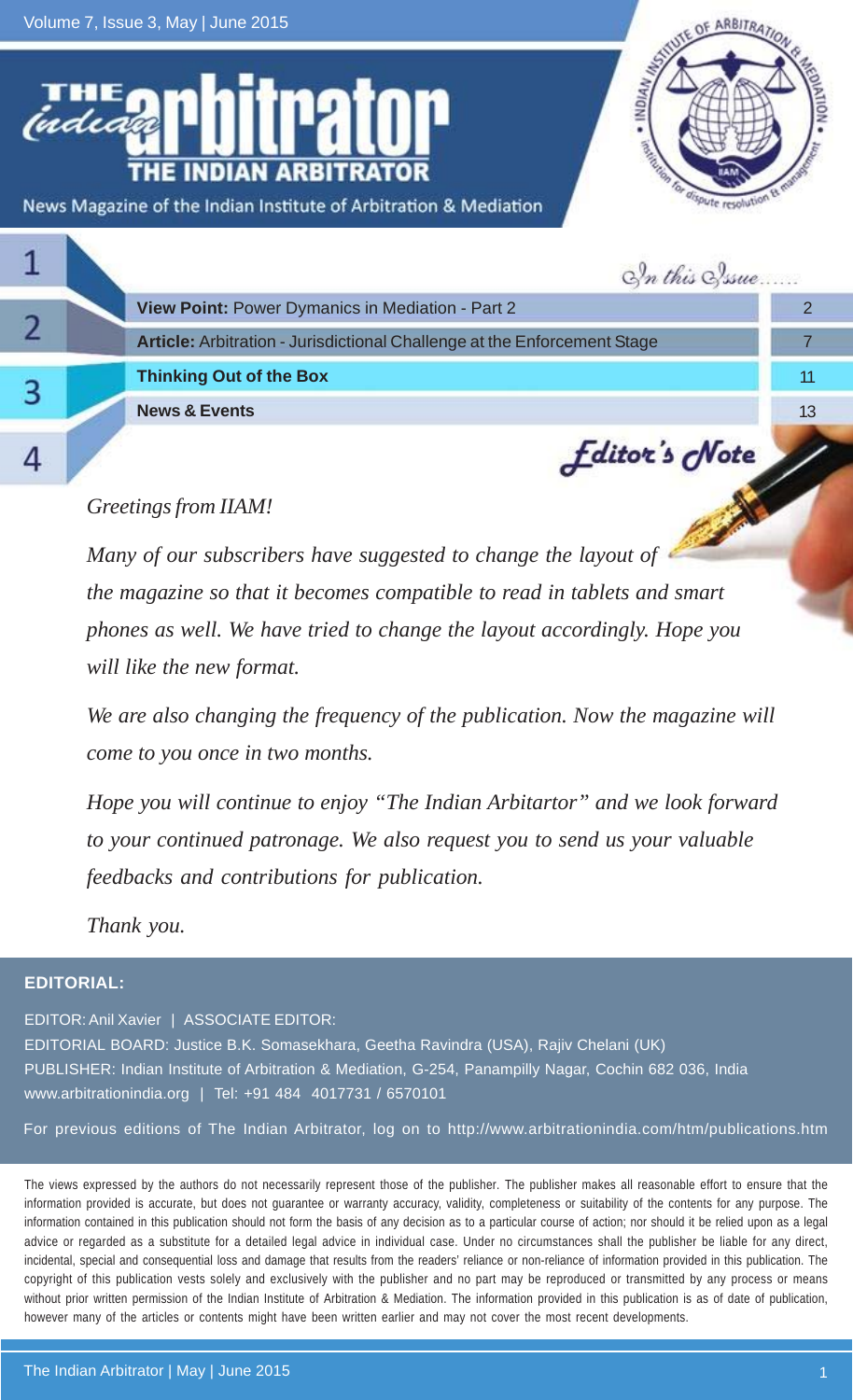# POWER DYNAMICS IN MEDIATION - PART 2

### NANDINI M. NAMBIAR

**VOC** 

*The article mainly deals with the role of mediator and how he can make a difference in the entire process of dispute resolution. According to the author, the mediator wields a lot of power by virtue of the position he holds and as such, the role that he plays in settling disputes has a huge impact on the final outcome of a dispute. Further the parties themselves may have issues of power imbalances, which puts all the more pressure on the mediator to perform his role well. The article attempts to explore these facets of the mediation process, focusing on the practice in the United Kingdom, with some references to the practices in the United States. In the second Part, the author examines the mediation practice in India - how far has it been successful and what are the factors curtailing its development.*

AUTHOR: NANDINI M. NAMBIAR IS A PRACTISING LAWYER IN INDIA. SHE HAD STUDIED A COURSE ON ADR UNDER THE AEGIS OF PROFESSOR SIMON ROBERTS, WHILE PURSUING HER MASTER OF LAWS DEGREE AT THE LONDON SCHOOL OF ECONOMICS AND POLITICAL SCIENCE, UNITED KINGDOM

**T**hough the evaluative approach appears to promote the easier settlement of disputes between parties,<sup>1</sup> this is not necessarily so. There is a higher possibility here, than in a facilitative mediation, that the mediator may exercise more power than what he is entitled to exercise. This can also have the undesired result of compromising the mediator's neutrality.2 The mediator may make an assessment more suited to one party than the other.<sup>3</sup> In addition, he may also manipulate the information that he conveys between the parties in order to maneuver the parties to arrive at a consensus at the earliest possible opportunity. In evaluative mediation the mediator plays a very central role as against facilitative mediation, where the parties play the central role.

Several States in the United States, in the standards of conduct prescribed for mediators, adopt a strict approach that the mediator should only perform his role as a mediator, and not provide professional advice as it could amount to a breach of his

#### **(Footnotes)**

The mediator will most likely propose solutions by making certain recommendations and suggestions, or will at least direct the parties towards dispute resolution by making a conscious effort.

<sup>&</sup>lt;sup>2</sup> The author, Ms. Exon, has compiled the suggestions of various authors including Golann and Lande, and suggests that 'neutrality' can be preserved if the mediator treads with great caution, by carefully selecting the words to convey his opinion to the parties, without affecting his neutrality.

Another solution is that the mediator should not act in a partial manner, and when he gives his assessment on a particular issue, he should state the same view to both the parties so that one is not prejudiced to the benefit of the other.

The third suggestion is that the mediator could state his opinion to the parties so as to influence them, by stating that his opinion is the common view as shared by the courts/ judges, and that it would be the likely outcome of the adversarial proceedings, should the parties decide to approach the court.

<sup>&</sup>lt;sup>3</sup> Susan Nauss Exon, 'The Effect that Mediator Styles Impose on Neutrality and Impartiality Requirements of Mediation' (2007), <http:/ /works.bepress.com/susan\_exon/1> [As originally stated in Kimberlee K. Kovach and Lela P. Love, 'Mapping Mediation: The Risks of Riskin's Grid', (1998) 3 HNLR 71, 101]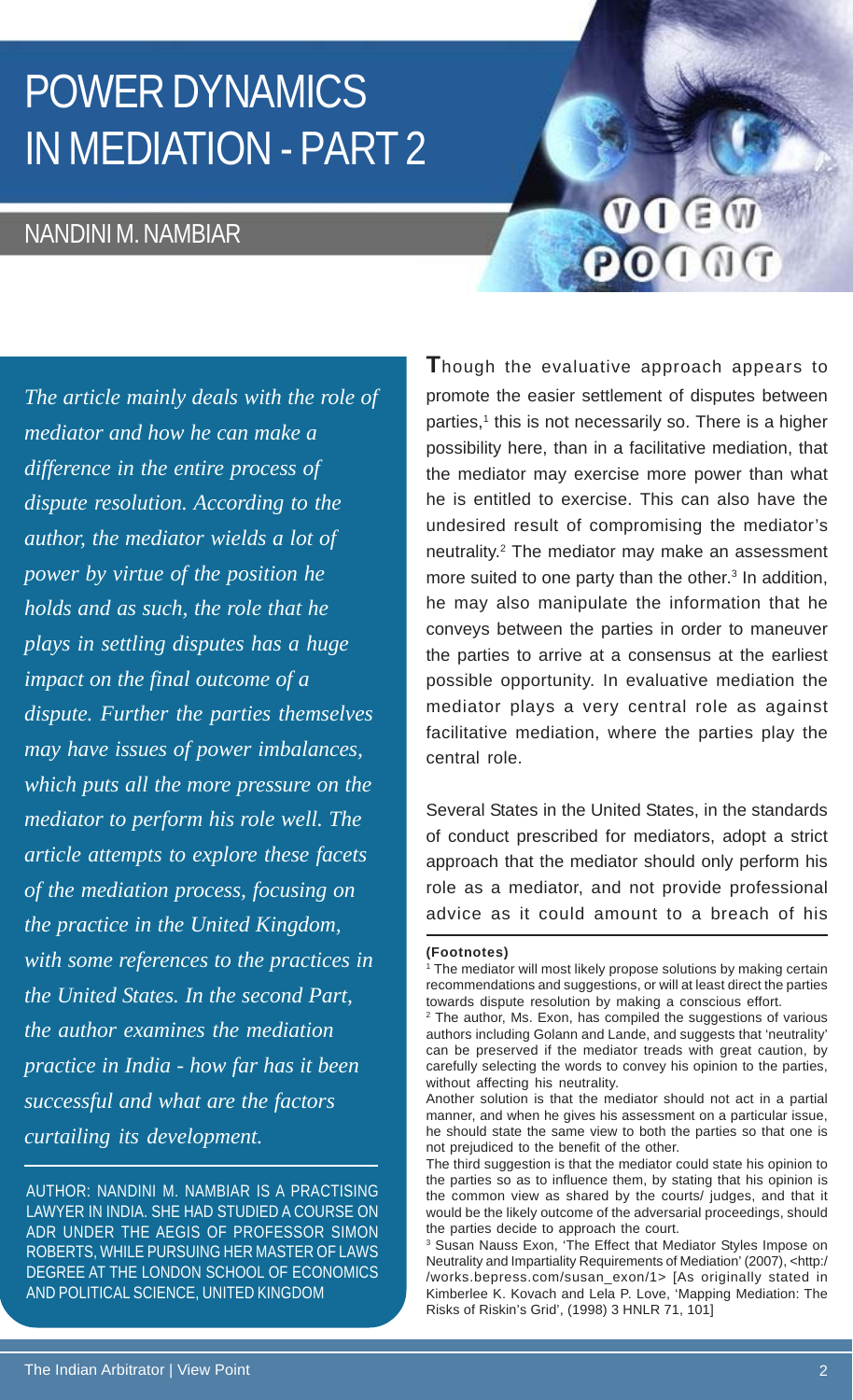neutrality.4 However, he is entitled to give his opinion when requested. Thus, it lays down the perimeter of a mediator's powers as limited to the usual functions of a facilitative mediator, together with advising the parties and exposing them to the available options when requested to do so.<sup>5</sup> In addition, in some States in the United States of America, the mediator has the power to issue 'Certificates of Non-Compliance' if the parties do not co-operate in the mandatory mediation process.<sup>6</sup>

One would imagine that the mediator's behaviour would be shaped according to the expected standards of conduct. However, one needs to bear in mind that despite these standards that are issued for the benefit of the mediators and the parties alike, each mediator has a different personality and approach towards issues, which may have been developed as a result of his past experiences. These differences, in turn, affect the manner in which he handles disputes and the mediation process itself. Apart from these, the complexities of the mediator's role in the United States are similar to that in the United Kingdom.

#### **How can the two Approaches be Reconciled?**

In the article authored by Ms. Exon,<sup>7</sup> she has made some suggestions as to how to reconcile the different approaches to mediation. Stated below are some of her opinions on the said issue.

First of all, Ms. Exon acknowledges the fact that it is extremely difficult for any mediator to remain completely neutral and impartial in all circumstances. In doing so, it is recommended that the requirement for a mediator to act impartially should be done away with. Secondly, she suggests that mediation be differentiated into two distinct approaches, namely facilitative and evaluative. By doing so, there will no confusion regarding the role that a mediator is expected to perform. In this way, it can be clearly stated that in the facilitative approach, the mediator will be required to satisfy the requirements of impartiality and neutrality, while in evaluative mediation he will not be bound by these requirements as long as he acts in a fair manner.

#### **(Footnotes)**

4 Ethical Guidelines for Mediators, Supreme Court of Texas, <https://www.supreme.courts.state.tx.us/MiscDocket/05/05910700.pdf>; Model Standards of Conduct for Mediators (2005) prepared by members from the American Arbitration Association, American Bar Association and Society of Professionals in Dispute Resolution, <http://www.mediate.com/articles/ model\_standards\_of\_conflict.cfm#LinkTarget\_391>; Revised Standards of Professional Conduct for Mediators, <http:// www.aoc.state.nc.us/www/public/html/pdf/Dispute\_Resolution/Standards.pdf>

5 Suzanne Mc. Corkle, 'The Murky World of Mediation Ethics: Neutrality, Impartiality, and Conflict of Interest in State Codes of Conduct', Conflict Resolution Quarterly, Wiley Publications Inc. (Vol.23, No.2, 2005), <http://www3.interscience.wiley.com/journal/112371323/

> 6 Rule 24.1.10(5) of the Rules of Civil Procedure, Ontario; Also referred to by Colleen M. Hanycz, 'Through the Looking Glass: Mediator Conceptions of Philosophy, Process and Power', Alberta Law Review (Vol.42, No.3, 2005)

7 Susan Nauss Exon, 'The Effect that Mediator Styles Impose on Neutrality and Impartiality Requirements of Mediation' (2007), <http:/ /works.bepress.com/susan\_exon/1>

# INTERESTED TO CONTRIBUTE ARTICLES ?

We would like to have your contributions. Articles should be in English. Please take care that quotations, references and footnotes are accurate and complete. Submissions may be made to the Journals Division, Indian Institute of Arbitration & Mediation, G-254, Panampilly Nagar, Cochin - 682 036 or editor@arbitrationindia.com.

Publication of the Article will be the discretion of IIAM and submissions made indicates that the author consents, in the event of publication, to automatically transfer this one time use to publish the copyrighted material to the publisher of the IIAM Journal.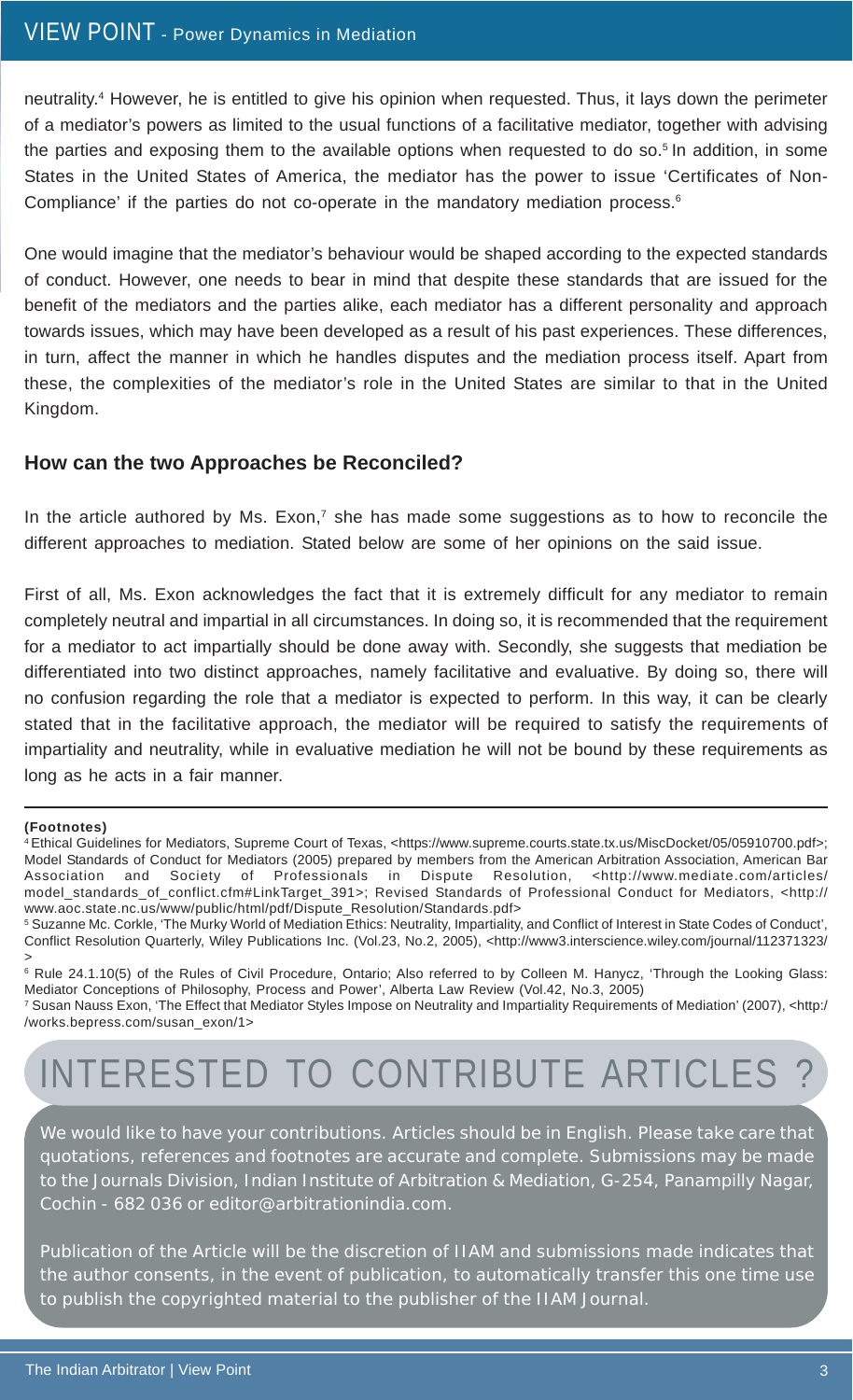According to me, in the current scenario, when parties approach the mediator, they want him to facilitate the dispute resolution process; and not to impose his views on them. If the parties wanted the ultimate decision to come from a third party they would opt for arbitration or court proceedings. In mediation, the intention of the parties is to arrive at a solution that has been mutually developed by the parties, after holding discussions with the opposing party. For all these reasons, the author believes that facilitative mediation is the preferred approach, unless the parties themselves want the mediator to play a more active role, thereby clearly defining their expectations of him.

Notwithstanding the above, however, it would be in the best interests of all the concerned parties if there is a legislation setting out the specifics of the mediation process. This, in the opinion of the author, could also result in the increased use of mediation in resolving disputes, as more people would be willing to resolve their disputes using mediation, with the existence of defined parameters under the legislation. This position could be better appreciated in comparison with the present system of mediation, where the mediator conducts the mediation as per certain broad guidelines, where immense discretion is given to the mediator.

#### **Mediation in India**

Mediation has been in use in India since ancient times, where it has been used by the village-heads to settle disputes among its members, in what are referred to as '*Panchayats*.'8 Though the term 'mediation' wasn't coined at that time, the manner in which the dispute settlement process was conducted bears an uncanny resemblance to the present day mediation process. In fact, this method of dispute resolution is still in practice today in rural India.<sup>9</sup>

Though mediation existed in the Indian society from early on, its development thereafter has been slow. Mediation is not being utilized to its full potential. Currently, India suffers from the problem of a massive backlog of cases in its courts.10 At such a point, it would be expedient for India to promote the use of other forms of dispute settlement, including mediation, to ensure a speedy and effective redressal of issues. This would be in the interest of all parties concerned. However, such a transformation has not taken place to the extent required.

It is noteworthy that the Indian legislature has been trying to incorporate such methods of dispute resolution into its legal system to ensure that parties exhaust such means of redressal before embarking on the often long and tedious process of litigating in courts. One such example is the Indian Civil

(a) arbitration; (b) conciliation:

(d) mediation.

**<sup>(</sup>Footnotes)**

<sup>8</sup> Anil Xavier, 'Mediation: Its Origin & Growth in India', Hamline Journal of Public Law and Policy (Vol. 27), <http:// www.arbitrationindia.com/pdf/mediation\_india.pdf>

<sup>&</sup>lt;sup>9</sup> P. C. Rao and William Sheffield, *Alternative Dispute Resolution: What it is and How it Works* (Universal Law, 2005); Anoop V. Mohta and V. A. Mohta, *Arbitration, Conciliation and Mediation* (Manupatra, Second Edition, 2008); Madabhushi Sridhar, *Alternative Dispute Resolution, Negotiation and Mediation* (Butterworths, 2006)

<sup>10</sup> As per an online newspaper article dated September 4, 2014, there are more than 31.3 million pending cases in the entire judicial system in India. Further, as of December 2013, there were 4.4 million cases pending in the High Courts in India; and as of May 2014, there were 63,843 civil and criminal cases pending in the Supreme Court of India, <http://www.hindustantimes.com/india-news/ justice-has-a-mountain-to-climb-of-31-3-million-pending-cases/article1-1259920.aspx>

<sup>11</sup> S. 89. Settlement of disputes outside the Court: (1)Where it appears to the court that there exist elements of a settlement which may be acceptable to the parties, the court shall formulate the terms of settlement and give them to the parties for their observations and after receiving the observation of the parties, the court may reformulate the terms of a possible settlement and refer the same for-

<sup>(</sup>c) judicial settlement including settlement through Lok Adalat; or

<sup>(2)</sup>Where a dispute had been referred…. (d) for mediation, the court shall effect a compromise between the parties and shall follow such procedure as may be prescribed.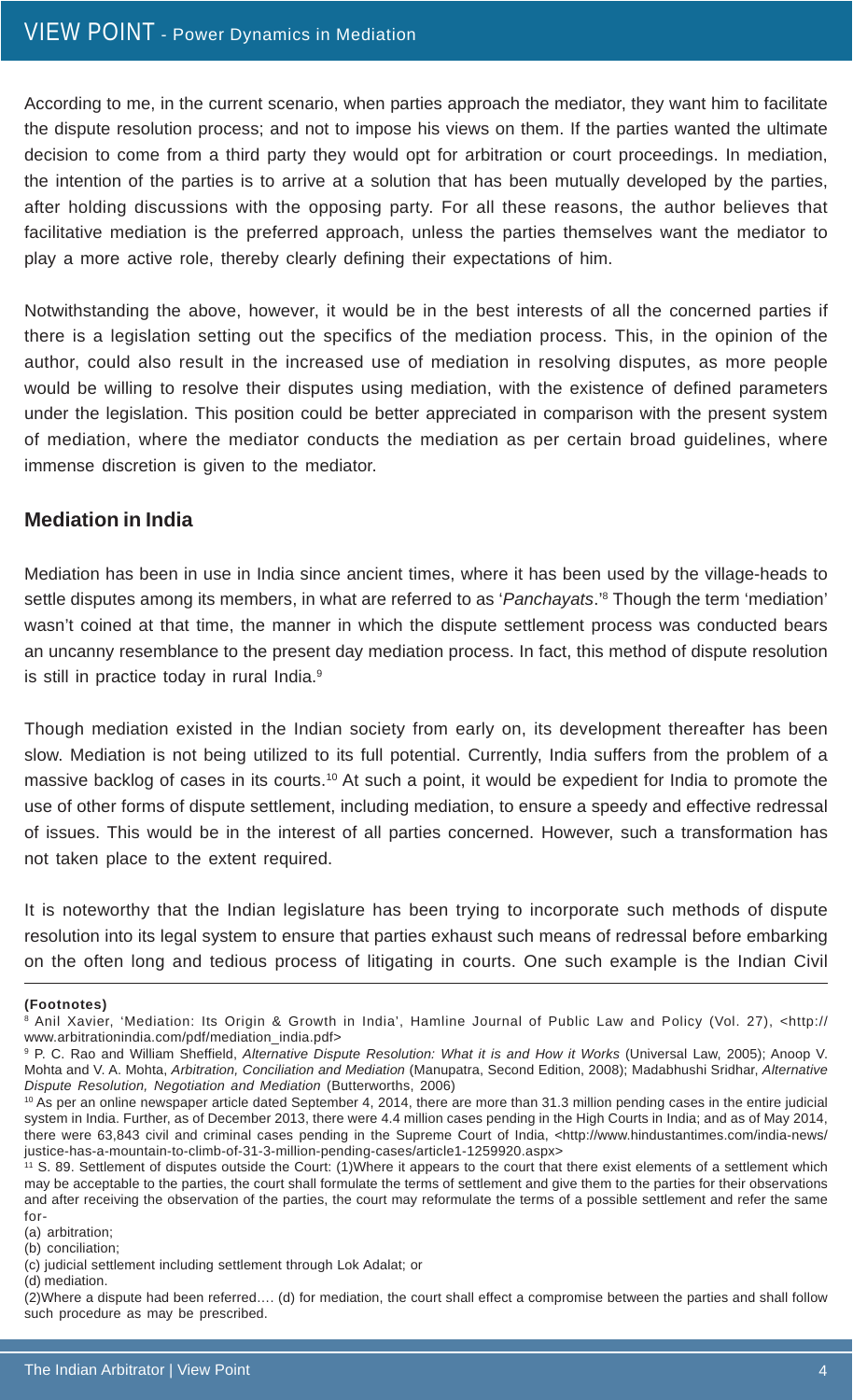Procedure Code 1908, which has a provision requiring the courts to refer disputes for settlement by alternative means if there is the possibility of a settlement.<sup>11</sup> However, the Indian lawyer community is not very receptive of the idea. In fact, a Bar Association even challenged the validity of the abovementioned provision in the Indian Civil Procedure Code 1908, in thecase of *Salem Advocate Bar Association II vs. Union of India*. 12 In this case, the Supreme Court of India upheld the validity of the said provision, recognizing its importance in the Civil Procedure Code. In addition to this provision, Section 30<sup>13</sup> of the Arbitration and Conciliation Act, 1996 provides that the Arbitral Tribunal may refer disputes to mediation, among others, to encourage the settlement of disputes.

In addition, the constitution of *Lok Adalats* (People's Court) in India have also been with the intention of promoting alternative modes of dispute settlement, in the pre-litigation stage. *Lok Adalats* have been constituted and given a legal status under the provisions of the Legal Services Authorities Act, 1987 ("LSA Act"). In terms of the provisions of the LSA Act, in any case pending before any court for which the *Lok Adalat* has been organised, the disputant parties can mutually agree, or one of the parties may make any application to the court, to refer the matter to the *Lok Adalat* for settlement; and if the court is *prima facie* satisfied that there is a chance for settlement or that the case is suitable for being referred to the *Lok Adalat*, then the court may refer the matter to the *Lok Adalat*. 14 It is only in the event that the parties fail to arrive at a settlement at the *Lok Adalat* would the matter once again be handed over to the courts for disposal. It is also pertinent to note that any decision by the *Lok Adalat* is final and binding on the disputant parties, and no appeal shall lie from its decision to any court.<sup>15</sup> The reason for this is the fact that the decision has been arrived at by the mutual consent and agreement of the disputant parties, and they would therefore not have the right to appeal against such a settlement.

A *Lok Adalat* functions in a similar manner as the mediator in a mediation process, in the sense that it facilitates the resolution of disputes amongst parties in an amicable way. It encourages the parties to settle the matter and arrive at a mutually satisfactory solution to their dispute, rather than to enforce its opinion/ decision on the parties.

#### **(Footnotes)**

12 (2005) 6 S.C.C. 344

<sup>14</sup> Section 20 of the Legal Services Authorities Act, 1987 15 Section 21(2) of the Legal Services Authorities Act, 1987

# AM PEACE FORUM



IIAM Peace Forum is an opportunity for people from different walks of life to form regional Forums to share ideas and develop strategies for conflict prevention, peacemaking and peace building.

We envision the future in which people will "LIVE AND HELP LIVE".

Joining the Peace Forum, not only create the sense of fulfilling the social responsibility, but also create a feeling of elation in partnering a long term process of positive social transition in India. It gives a feeling of satisfaction and a meaning to your lives. For details contact dpm@arbitrationindia.com

<sup>&</sup>lt;sup>13</sup> S. 30. Settlement- (1) It is not incompatible with an arbitration agreement for an arbitral tribunal to encourage settlement of the dispute and, with the agreement of the parties, the arbitral tribunal may use mediation, conciliation or other procedures at any time during the arbitral proceedings to encourage settlement….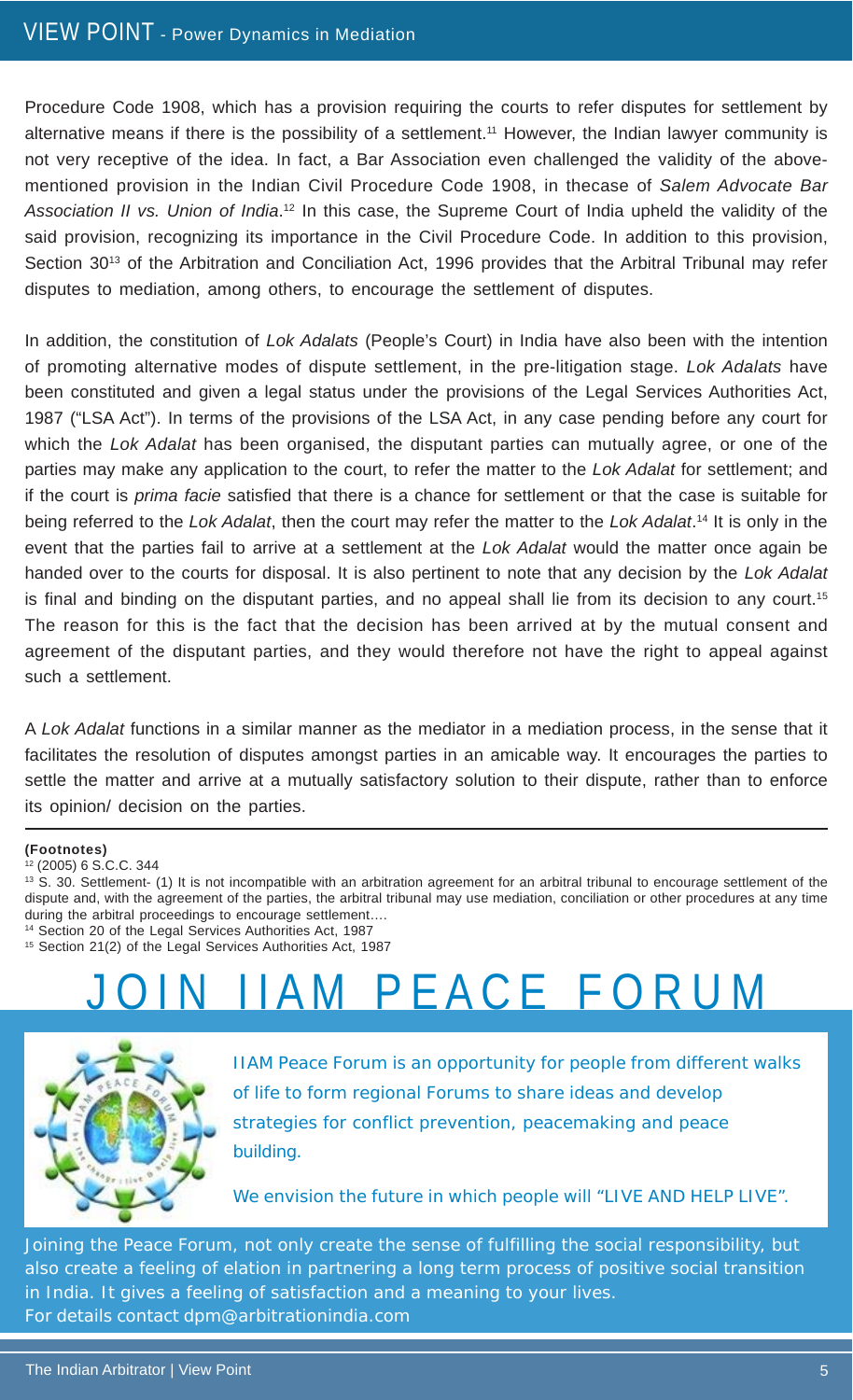One of the main reasons for the low use of mediation in India, according to this author is the low awareness of the mediation process among the general public. They, therefore, end up referring matters to the courts in the belief that 'the known is better than the unknown', without actually making an effort to understand the mediation process. However, in the past few years, the government and the judiciary have been making conscious efforts to increase the use of alternative dispute resolution methods, and have also set up Mediation Centre's across India.16 Currently, these Centres are settling matters mainly pertaining to the laws of property, matrimony and partnerships. With these schemes receiving more support from the government and the judiciary, there seems to be a bright future for mediation in India. It is hoped that in the near future mediation becomes the preferred choice for disputant parties for all matters which can be resolved by settlement.

#### **Conclusion**

With the growing importance and use of mediation, especially in the pre-litigation period, it is receiving the necessary impetus to develop. Spreading awareness about mediation is the need of the hour. According to many of the proponents of mediation, one of the main reasons that parties do not opt for mediation is because they are not aware of the process itself and its benefits. As suggested by Morgan Brigg,<sup>17</sup> the mediator should channel his efforts towards directing the process rather than tendering advice to the parties, thereby encouraging the parties to take up responsibility for their decisions. By doing so, not only will the parties be satisfied with the outcome, but it could also result in easing the possible additional burden on the adversarial system of dispute resolution.

With regard to the role of a mediator, it can be concluded that if the mediator knows how to use his power, the mediation will be successful. In addition, if the parties are aware of the mediation process itself, they in turn could also act as checks and balances on the way the mediator conducts the proceedings. Despite this, the discussion of where exactly the line should be drawn regarding the mediator's power of intervention will continue to exist until such time that there is some definitive legislation or authoritative conclusion settling the issue once and for all.

#### **(Footnotes)**

>

16 Mediation Centre's in Delhi have a record of settling more than 60% of the matters referred to them, <http://delhimediationcentre.gov.in/ statistical.htm> accessed on September 22, 2014. Mediation Centre's in Kerala have a record of settling more than 25% of the matters referred to them in 2012, <http://www.newindianexpress.com/states/kerala/Many-takers-for-mediation/2013/05/06/ article1576935.ece>. The Mediation Centre in Bangalore (Karnataka) has a record of settling 65% of the cases that were mediated on by it in the period between January 2007 and August 2014, <http://bangaloremediationcentre.kar.nic.in/statistics.html> 17 Researcher and author of various articles and books on mediation, Morgan Brigg, 'Mediation, Power, and Cultural Difference', Conflict Resolution Quarterly, Wiley Periodicals Inc. (Vol.20, Issue3, 2003), <http://www3.interscience.wiley.com/journal/104087654/

|                              | ပ $-$ ပ                                           |  |
|------------------------------|---------------------------------------------------|--|
|                              | $\overline{z}$ $\overline{z}$ $\overline{\alpha}$ |  |
|                              | $\overline{\vdash}$ $\sqcup$ $\bigcirc$           |  |
|                              | $O$ $\Delta$ $\pm$                                |  |
| Σ<br>$\overline{\mathsf{C}}$ | DH                                                |  |
| $\overline{\mathbf{r}}$      | $\overline{F}$                                    |  |
|                              | $\overline{a}$ is $\overline{a}$                  |  |

*With a view to promote and support students in developing the qualities of legal research and presentation, IIAM is providing opportunity to law students to publish original, innovative and thought provoking articles on arbitration, mediation, conciliation, dispute resolution and similar topics and critiques on judgments relating to the same topics. Selected articles will be published in the "Indian Arbitrator". From amongst the submitted articles, every year one student author will receive the "Best Young Author" certificate from IIAM.*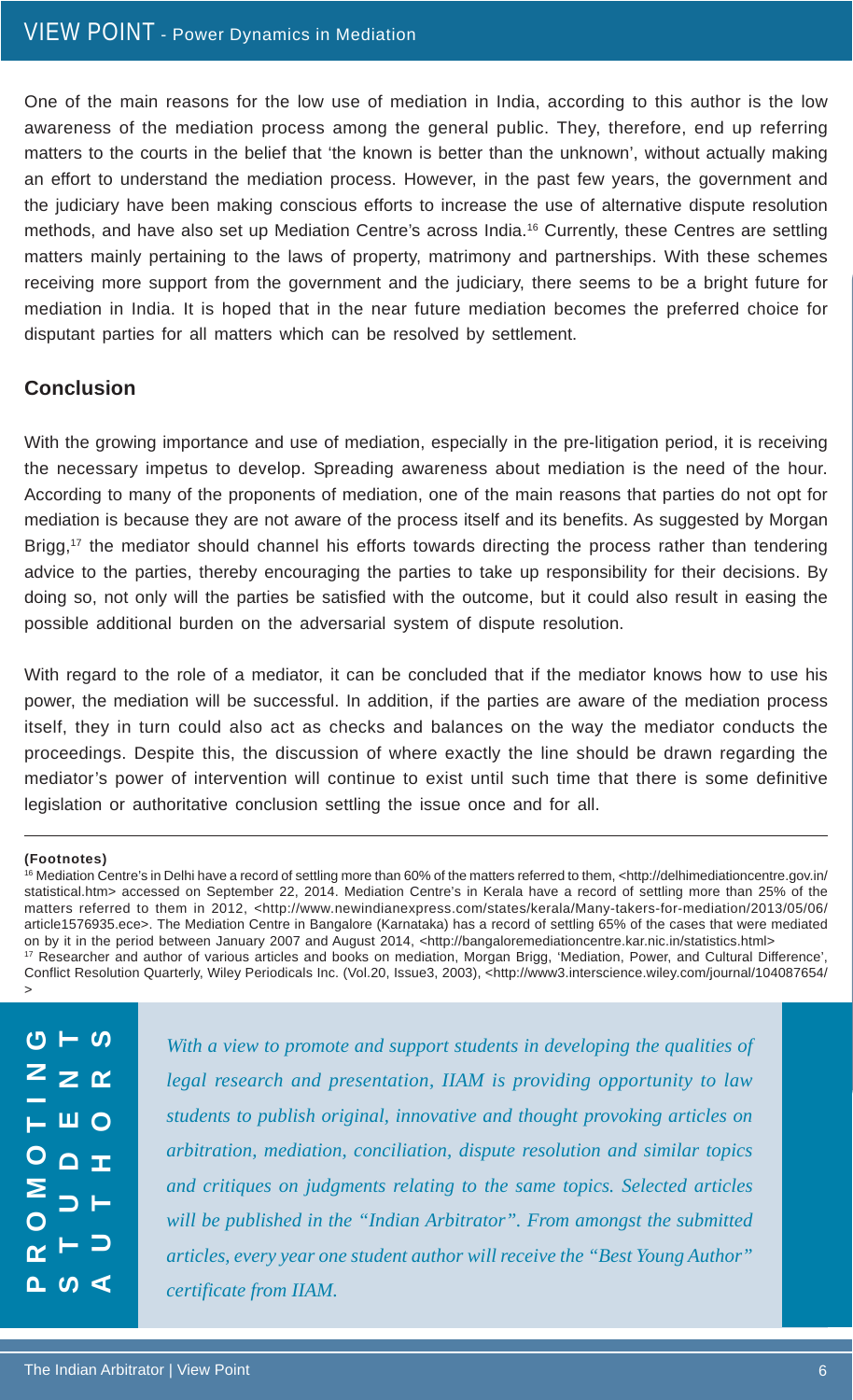# ARBITRATION - JURISDICTIONAL CHALLENGE AT THE ENFORCEMENT STAGE

### SURATH BHATTACHARJEE

*In an arbitration does the award debtor have a 'menu of choices' to challenge the award – can he avail the 'active remedy' by applying for the award to be set aside or could rely on a 'passive remedy' which would entitle him to challenge the award during enforcement stage? The author analyses the interpretation of Article 16(3) of UNCITRAL Model Arbitration Law by the Singapore Court of Appeals in these circumstances.*

AUTHOR: SURATH BHATTACHARJEE IS A LAW STUDENT OF THE KIIT SCHOOL OF LAW, BHUBANESWAR, ODISHA, INDIA

### **INTRODUCTION**

**I**n the polemics as to whether the award debtor in an arbitration would have a 'menu of choices' to challenge the award, the presence of dual remedies appears to have been the touchstone of the Model Law irrespective of the nationality of the award. Consequently it appears that the award-debtor could either avail the 'active remedy' by applying for the award to be set aside, or, he could alternately rely on a 'passive remedy' which would entitle him to challenge the award during enforcement stage, provided there hasn't been acquiescence to a waiver whereby the award-debtor forfeits such power of objection. The recent decision of the Singapore Court of Appeals makes crucial interpretation of Article 16(3) of UNCITRAL Model Arbitration Law by not considering it as a 'one-shot' remedy and that the jurisdiction of the Tribunal could also be challenged at the enforcement proceeding.

Article

### **FACTS IN BRIEF**

The case in point involved a Share Subscription Agreement in a Joint venture gone awry. The arbitration proceedings between a Malaysian media group named Astro, and an Indonesian  $conglomerate$  named Lippo, $1$  arose out of a joint

venture ('JV') for providing digital satellite TV and other multimedia services in Indonesia. Both parties entered into a Subscription and Shareholders' Agreement ('SSA') setting out the JV's obligations. While fulfilment of the conditions precedent to the SSA was pending, three subsidiaries of the Astro group (who were not signatories to the SSA) provided funds and services to the JV entity. Eventually, the conditions precedent were not met and a dispute arose as to the continued funding of the JV.

**(Footnotes)** 1 [2013] S.G.C.A. 57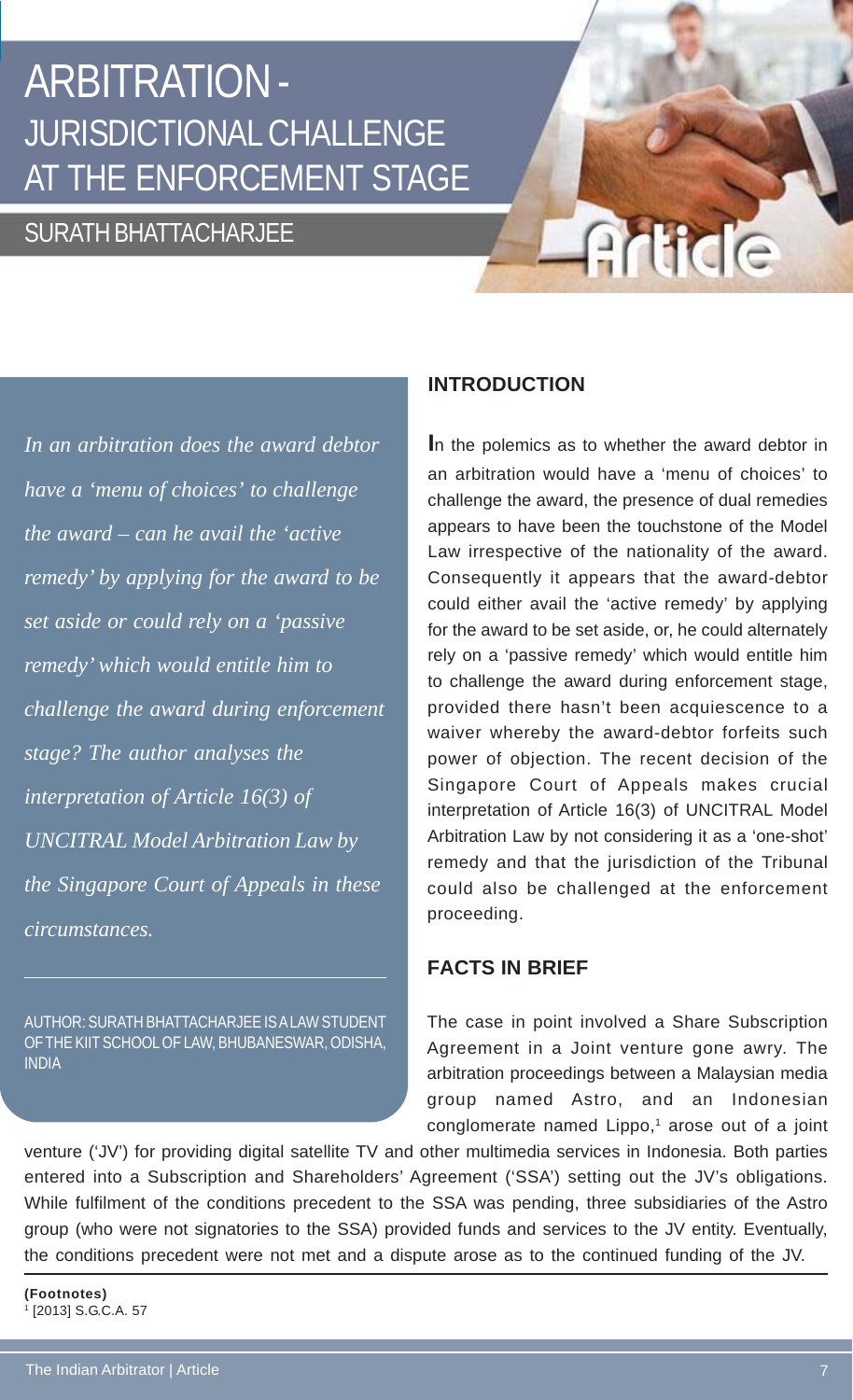In 2008, the five Astro companies (who were parties to the SSA) and three parties from Astro group that joined in the arbitration proceeding (amidst objection by Lippo) by applying to the Tribunal under r.24(1)(b)<sup>2</sup> of 2007 SIAC Rules ("Rules"), commenced arbitration against Lippo in Singapore vide the arbitration agreement in the SSA. However, the Tribunal determined in a preliminary award that it had the jurisdiction under r.24(1)(b) to join the three respondent-parties to the arbitration. However, at this instant Lippo did not challenge the Tribunal's preliminary award on jurisdiction before the Singapore High Court within the 30 day time limit under Article 16(3) of the Model Law (which has force in Singapore through the Singapore International Arbitration Act). Instead, it proceeded with the arbitration marking its objection to the Tribunal's jurisdiction. The Tribunal subsequently issued four domestic international awards in Astro's favour for around US\$250 million. Again, the Lippo companies did not apply to set aside the Awards in Singapore based on the grounds of Article 34(1) of the Model Law within the prescribed time. The challenge to the jurisdiction was raised by the Appellants only at the enforcement stage on the rationale that the parties joined under Rule 24(1)(b) of SIAC Rules 2007 weren't privy to the arbitration agreement.

#### **(Footnotes)**

<sup>2</sup> Rule 24(1)(b) of SIAC Rules 2007 24(1). In addition and not in derogation of the powers conferred by any applicable law of the arbitration, the Tribunal shall have the power to: (b)allow other parties to be joined in the arbitration with their express consent and make a single final award determining all disputes among the parties to the arbitration.



### Are you interested to open IIAM COMMUNITY MEDIATION CLINICS?

Indian Institute of Arbitration & Mediation welcomes you to take part

in an exiting attempt of social transition to make our world a safe,

sustainable, peaceful and prosperous place to live.

Make an important contribution by adopting or supporting Community Mediation Clinics.

#### **For details visit www.communitymediation.in**

Heart is a bottle of Perfume. . If you never open it, nobody knows the Fragrance inside. If always kept open, you lose your Fragrance. Open it for People who touch your Heart.....

Lovely relations are like a ring. If we wear it, It will hold our finger tightly. If we remove it, It leaves marks n surely make us to feel its absence..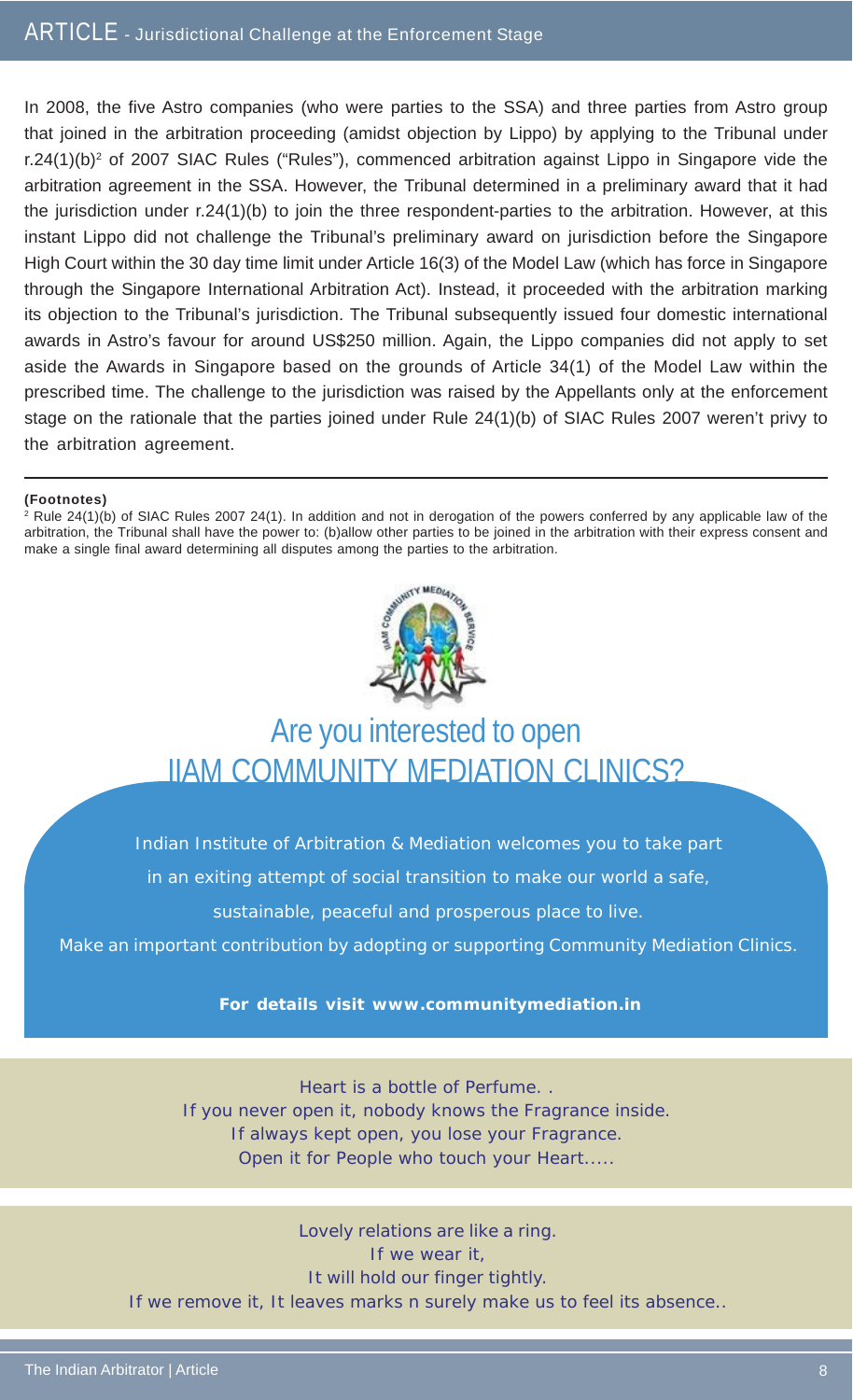#### **RATIONALE OF THE COURT OF APPEAL: AN ANALYSIS**

The Court elucidated the raison d'être of the Tribunal's decision. The Tribunal had, in the opinion of the Court, erroneously construed the words 'other parties' to include those outside the ambit of the arbitration agreement who could be joined in the proceedings without the express consent of the other parties. Had that been the case, even complete strangers could have been included in an arbitration proceeding which would not only run contrary to the consensual basis of dispute resolution but such an interpretation would also have vitiated the confidentiality requirement embedded in r.34 of the Rules. Evidently, when the three respondent-parties weren't party to the SSA containing the arbitration clause, the Tribunal had erred by including them in the arbitration proceeding consequent to an erroneous construction of r.24(1)(b). Subsequently, the appellant could avail the 'passive remedy' i.e. challenge the award at the enforcement stage.

#### **KOMPETENZ-KOMPETENZ**

The competence to rule on its own jurisdiction is a mandatory<sup>3</sup> and an 'inherent' power<sup>4</sup> of the tribunal. The very essence of this doctrine lies in the fact that the Tribunal draws its jurisdictional eminence from the agreement between the parties. Therefore, the Tribunal is limited from acting beyond the purview of the arbitration agreement. Herein, a distinction needs to be drawn between jurisdiction and power of a Tribunal. If the Tribunal lacks the competence or jurisdiction (simpliciter), it cannot determine the dispute at all. While if it has the jurisdiction, it has the necessary competence to conduct the reference but should consider the extent of its powers when determining how it should conduct the reference.<sup>5</sup> In this regard, Article 16 of the Model Arbitration Law provides that the arbitral tribunal may rule on its own jurisdiction including objections with respect to the existence and the validity of the arbitration agreement. For the purpose of ruling on its own jurisdiction, Tribunal's decision of invalidity of the contract wouldn't render the arbitration ipso jure void.<sup>6</sup> As held in Vee Networks Ltd v. Econet Wireless International Ltd<sup>7</sup>, with reference to the English Arbitration Act 1996 that the provisions on separability and competence-competence when read together would imply that the arbitration agreement is left intact from the underlying contract while also insulating the requirement that the arbitration agreement should be valid and binding.<sup>8</sup>

In view of the aforementioned discussion on the competence of the arbitral tribunal to rule on its own jurisdiction, it would be interesting to inquire whether the Tribunal had the power to effect the joinder of the three respondents who were not party to the arbitration agreement.

#### **ON THE ISSUE OF JOINDER OF NON-PARTIES TO THE ARBITRATION**

While the issue of joinder ordered by national courts, besides allowing voluntary joining, of third parties to assert their own rights or to support the reasons of one of the parties is considered a possibility, this scenario is non-existent in a contractual relationship which exists only between the parties to the contract and their successors. Intervention by third parties may then take place only with

**<sup>(</sup>Footnotes)**

 $^3$  O.P Malhotra, LAW AND PRACTICE OF ARBITRATION 503 ( $2<sup>nd</sup>$  ed. LexisNexis 2006)

<sup>4</sup> Alan Redfern and Martin Hunter, INTERNATIONAL ARBITRATION 347 (OUP 2009)

 $5$  Russell on Arb, 22<sup>nd</sup> ed 2003, p 130 para 4-114

<sup>&</sup>lt;sup>6</sup> Sojuznefteexport (SNE) v Joc Oil Ltd wherein the Bermudan Court of Appeal held that 'the existence of a main contract, although a legal nullity, constitutes a juridical platform upon which arbitral tribunal may stand to judge the validity of the main body of the contract.'

<sup>7</sup> [2004] E.W.H.C. 2909 (Q.B.D)

<sup>8</sup> Ibid, para 20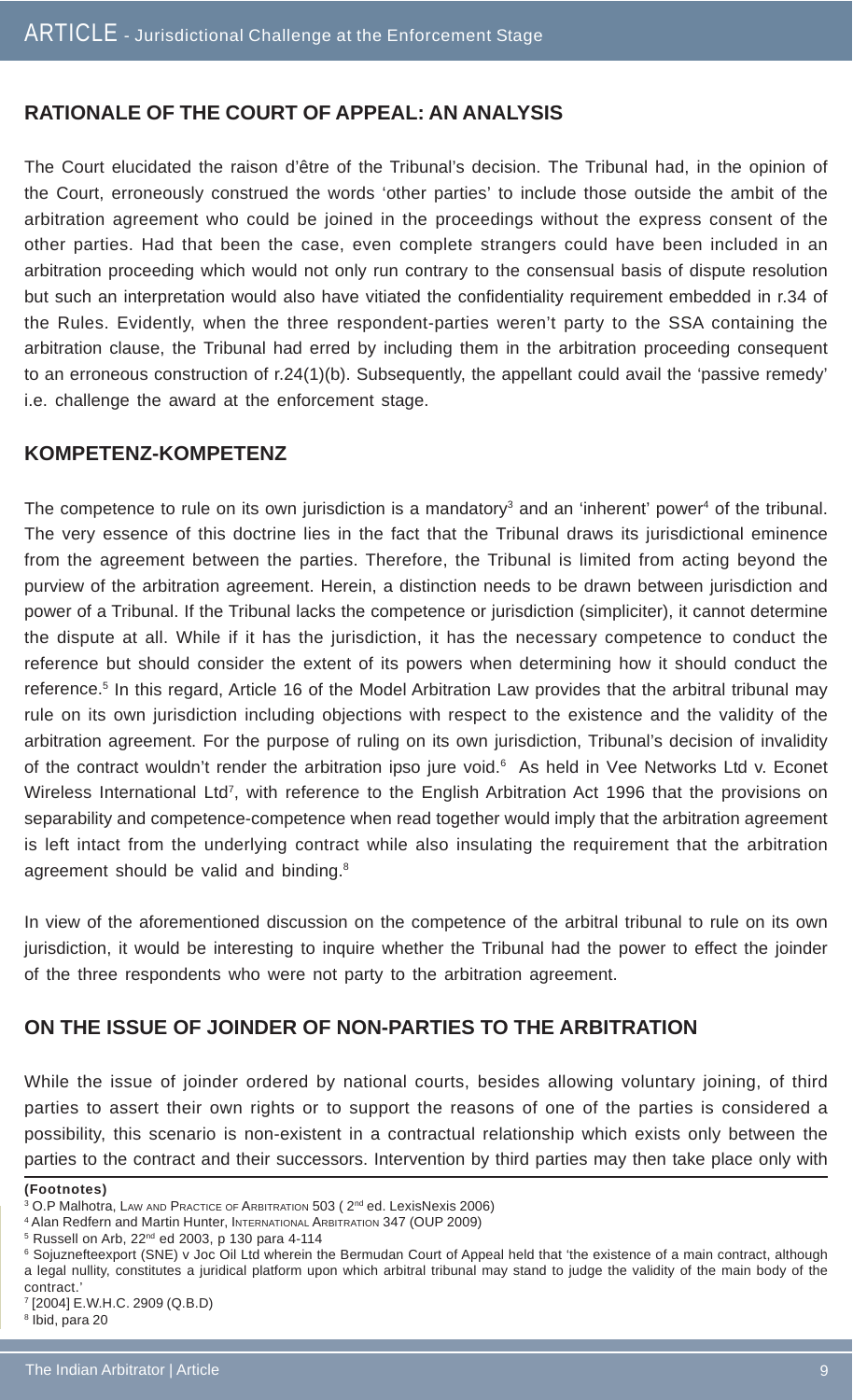the consent of the parties to the original arbitration agreement.<sup>9</sup> Conceiving the arbitration proceeding separately from the agreement the Tribunal, rather cleverly, utilized the seldom applied the seldom applied "doctrine of double severability" which discerns between a 'continuous arbitration agreement' and an individual 'reference' to arbitration. In the rationale of the Tribunal, the SSA between the 1<sup>st</sup> to the 5<sup>th</sup> Respondents and the Appellants constituted a separate agreement while the arbitration proceeding constituted another. In the latter agreement the Tribunal justified the inclusion of the three respondents by drawing an explanation from Rule 25.2 of SIAC 2007 considering that the true construction of the word 'party' who challenges the jurisdiction of arbitration agreement would imply a party to the arbitration proceedings. Therefore by 'extrapolation' the Tribunal construed the 'other parties' per Rule 24(1)(b) to actually refer to those " 'that are not already parties to the agreement to refer the dispute which is the subject of the reference' and not 'other parties to the agreement to refer future disputes.' "

### **CONCLUSION**

The Court of Appeal had aptly interpreted the impugned rule with regard to joinder of only those parties that were a party to the arbitration agreement to the exclusion of all others. To this extent the SIAC Rules have been amended to conform to the rationale of the judgment.<sup>10</sup> With respect to the availability of a 'menu of choices' the Court of Appeal applied pragmatism by making the jurisdictional challenge available even at the enforcement stage which the parties could avail during the preliminary award to the chagrin of the Tribunal.<sup>11</sup> With such an important decision on the issue of joinder of parties, Singapore eases up yet another avenue for parties (against whom an award is to be enforced) to effectively raise an objection, at the enforcement stage, on the basis of a jurisdictional challenge to the Tribunal.

#### **(Footnotes)**

10 Rule 24(1)(b) SIAC Rules 2013: In addition to the powers specified in these Rules and not in derogation of the mandatory rules of law applicable to the arbitration, the Tribunal shall have the power to: (b) upon the application of a party, allow one or more third parties to be joined in the arbitration, provided that such person is a party to the arbitration agreement, with the written consent of such third party, and thereafter make a single final award or separate awards in respect of all parties.

11 http://www.lawgazette.com.sg/2014-01/ last visited on February 9, 2014



## **BECOME A MEMBER OF IIAM**

Empower yourself with the techniques of Alternative Dispute Resolution. Apart from being elected to the Governing Council, also become part of Expert Committees and Users Committees to give expert advice / opinions to the Governing Council on the improvement of ADR in India.

Your association will provide the necessary inspiration for the endeavours of IIAM.

Choose from the different category of memberships. For details. see: www.arbitrationindia.com/htm/ membership.htm or mail to dir@arbitrationindia.com

<sup>9</sup> Mauro Rubino-Sammartano, Inтєкматіомац Аквіткатіом Law and Ркастісє 295 (2<sup>nd</sup> ed., Kluwer Law International); see also Bay Hotel and Resort Ltd v. Cavalier Construction Company Ltd [2001] U.K.P.C. 34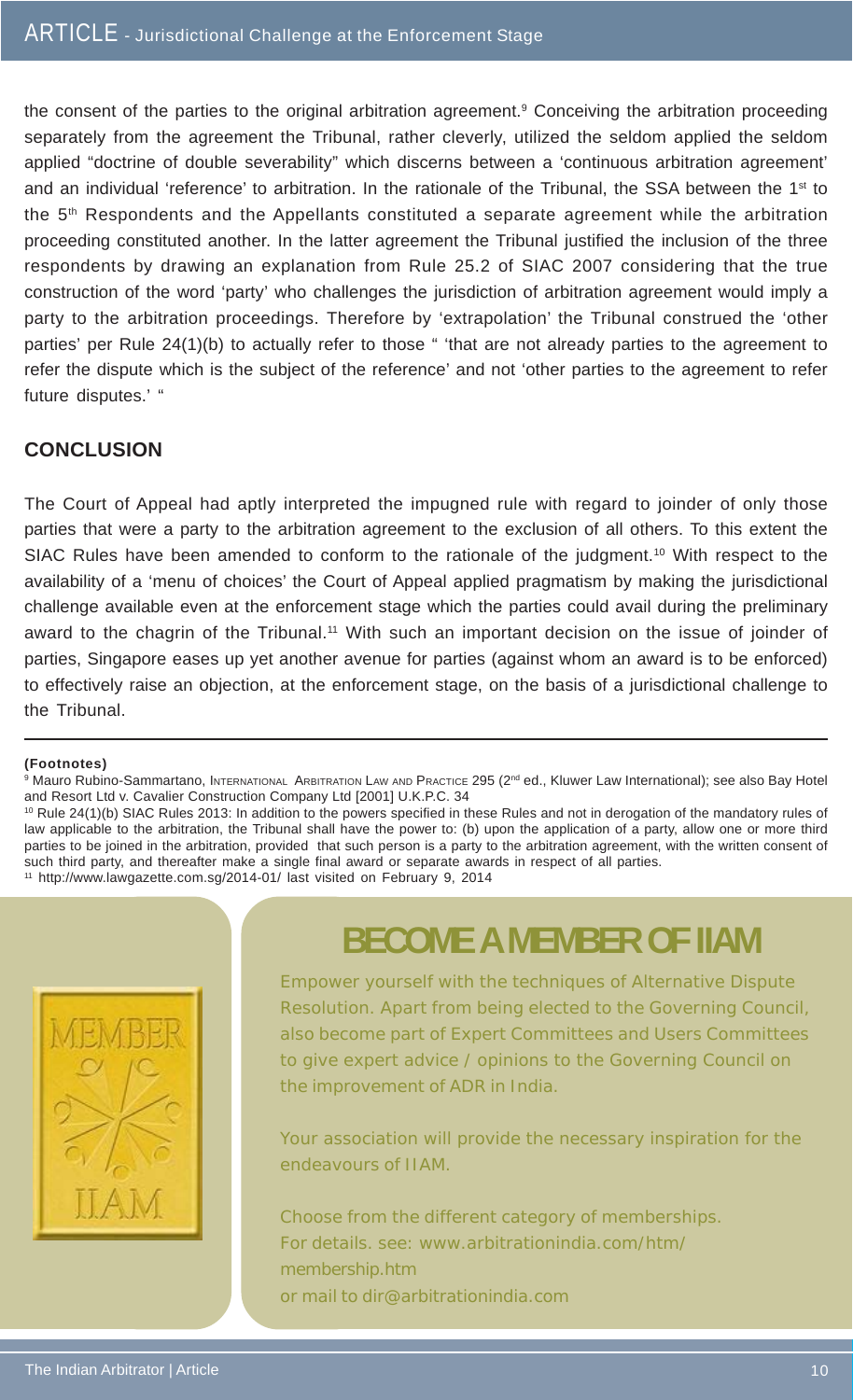# OUT OF THE BOX



### **Growing Old & Growing Up**

Rose was eighty-seven years old, when I met her in the college. "Why are you in college at such a young, innocent age?" I asked. She jokingly replied, "I'm here to meet a rich husband, get married, and have a couple of kids…". "No seriously," I asked. I was curious what may have motivated her to be taking on this challenge at her age. "I always dreamed of having a college education and now I'm getting one!" she told me.

We became instant friends. Every day for the next three months, we would leave class together and talk non-stop. I was always mesmerized listening to this "time machine" as she shared her wisdom and experience with me. Over the course of the year, Rose became a campus icon and she easily made friends wherever she went. She loved to dress up and she revelled in the attention bestowed upon her from the other students. She was living it up. At the end of the semester we invited Rose to speak at our football banquet. I'll never forget what she taught us. She was introduced and stepped up to the podium.

As she began to deliver her prepared speech, she dropped her three by five cards on the floor. Frustrated and a little embarrassed she leaned into the microphone and simply said, "I'm sorry I'm so jittery. I gave up beer for Lent and this whiskey is killing me! I'll never get my speech back in order so let me just tell you what I know."

As we laughed she cleared her throat and began, "We do not stop playing because we are old; we grow old because we stop playing. There are only four secrets to staying young, being happy and achieving success. You have to laugh and find humor every day. You've got to have a dream. When you lose your dreams, you die. We have so many people walking around who are dead and don't even know it! There is a huge difference between growing older and growing up. If you are nineteen years old and lie in bed for one full year and don't do one productive thing, you will turn twenty years old. If I am eighty-seven years old and stay in bed for a year and never do anything I will turn eighty-eight. Anybody can grow older. That doesn't take any talent or ability. The idea is to grow up by always finding opportunity in change. Have no regrets. The elderly usually don't have regrets for what we did, but rather for things we did not do. The only people who fear death are those with regrets."

She concluded her speech by courageously singing "The Rose." She challenged each of us to study the lyrics and live them out in our daily lives.

At the year's end Rose finished the college degree she had begun all those years ago. One week after graduation Rose died peacefully in her sleep. Over two thousand college students attended her funeral in tribute to the wonderful woman who taught by example that it's never too late to be all you can possibly be.

Remember, growing older is mandatory. Growing up is optional!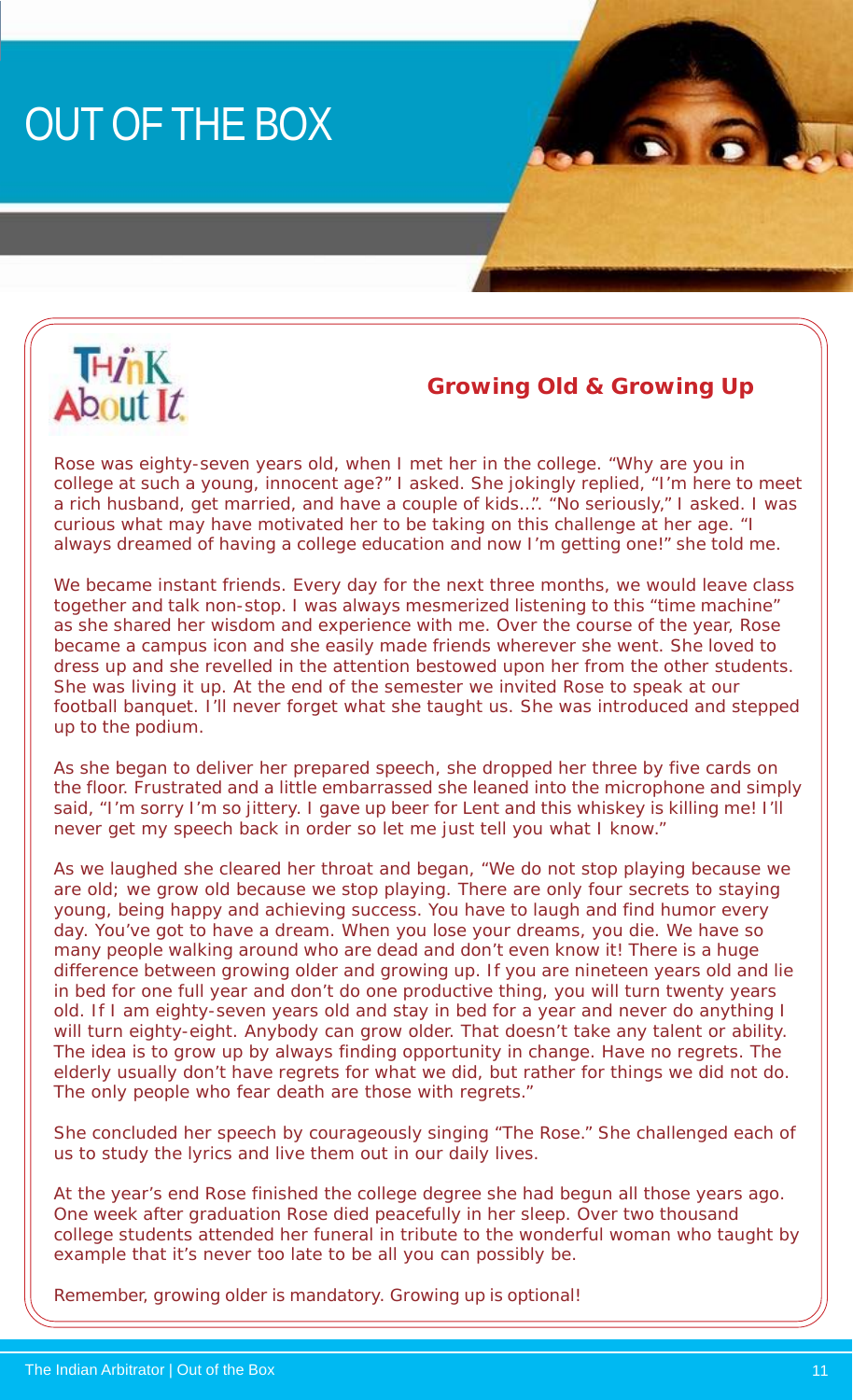### OUT OF THE BOX



A traveler comes to a fork in the road which leads to two villages. In one village the people always tell lies, and in the other village the people always tell the truth. The traveler needs to conduct business in the village where everyone tells the truth. A man from one of the villages is standing in the middle of the fork, but there is no indication of which village he is from. The traveler approaches the man and asks him one question. From the villager's answer, he knows which road to follow. What did the traveler ask?

[Answer at Page 15]



An English woman was planning a trip to India for the first time. In one of the towns that she was to visit, she was booked to stay in a small guest house owned by the local schoolmaster. She was concerned as to whether the guest house had a suitable toilet. She wrote to the schoolmaster inquiring about the facilities like Western Closet... 'WC'.

The school master, not having heard the term, asked the local priest if he knew the meaning of "WC". Together they pondered possible meanings of the letters. The priest, naturally biased in favour of matters related to religion, convinced the schoolmaster that the lady wanted to know about the local church, which they called Western Chapel. So the schoolmaster wrote the following reply:

#### *Dear Madam,*

*I take great pleasure in informing you that the WC is located 9 miles from the house in the middle of a grove of pine trees, surrounded by lovely grounds. It is capable of holding 229 people and is open on Sundays and Thursdays. This is an unfortunate situation especially if you are in the habit of going daily. As many people are expected on each of these two days, I suggest you arrive early. Those who do not often have to remain standing throughout. It may be of some interest to you that my friend's daughter was married in the WC as it was there that she met her husband. It was a wonderful event. There were 10 people in every seat.* 

*It was wonderful to see the expressions on their faces. My friend's wife, sadly, has been ill and unable to go recently. It has been almost a year since she went last and this pains her greatly.* 

*You will be pleased to know that many people carry their lunch and make a day of it. Others prefer to wait till the last minute and arrive just in time. I would recommend your ladyship plan to go on a Thursday as there is an organ accompaniment. The acoustics are excellent and even the most delicate sounds can be heard everywhere.*

*The newest addition is a bell which rings every time a person enters. Funds are being collected to provide plush seats for all since many feel it is long needed. I look forward to escorting you there myself and seating you in a place where you can be seen by all.* 

*With deepest regards, The Schoolmaster.* 

The woman fainted reading the reply...................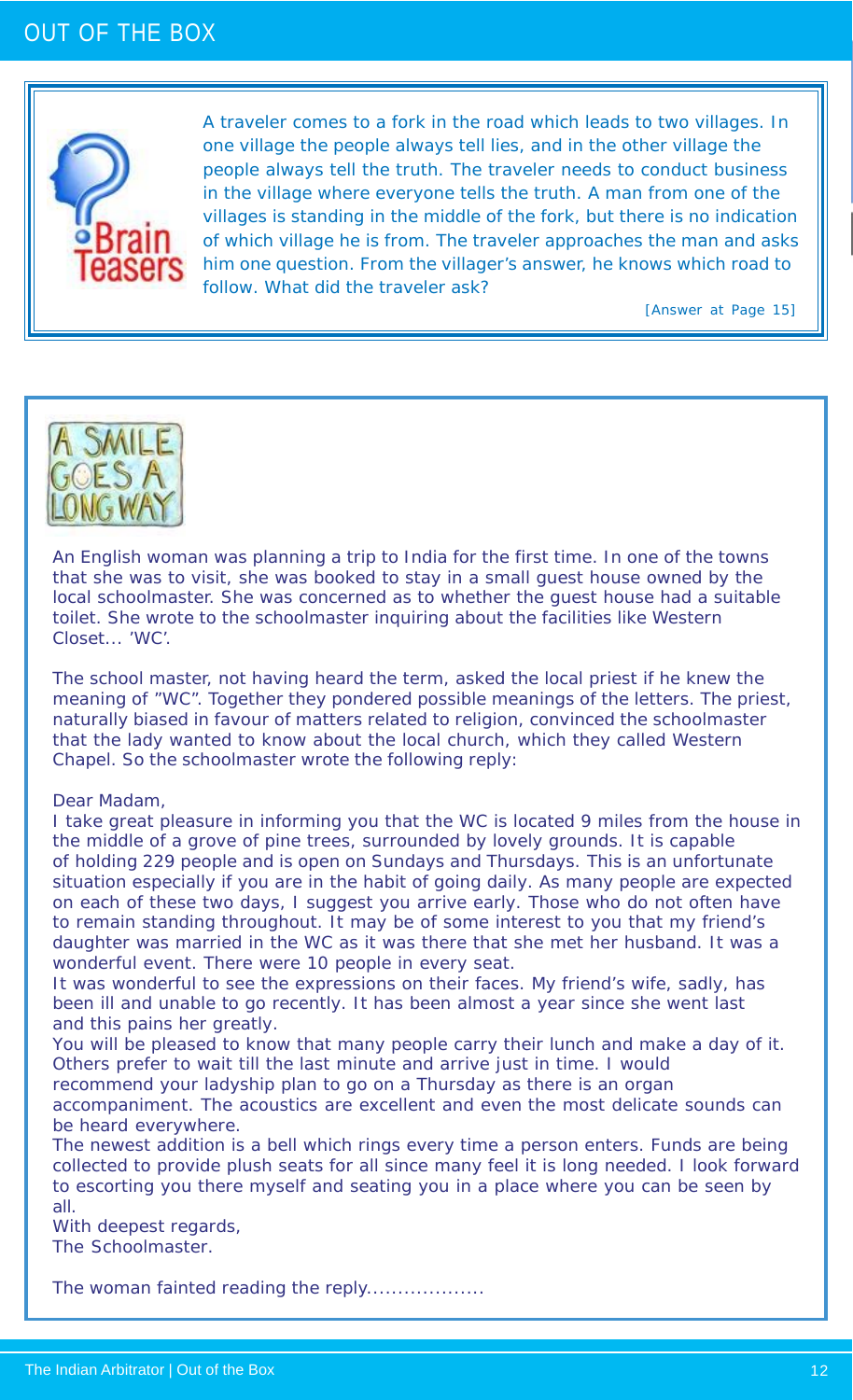# NEWS & EVENTS

# MOU BETWEEN SIMC AND IIAM

The Singapore International Mediation Centre and the Indian Institute of Arbitration & Mediation has decided to sign an MOU to promote mediation facilities to the international business community in India and Singapore. There is a growing demand in the international business community for mediation as an efficient, effective and confidential means of dispute resolution. The association of SIMC and IIAM is intended to provide professional mediation services in their respective jurisdictions. The formal signing of the MOU is scheduled in September in India.

# TWINNING AGREEMENT BETWEEN IIAM AND ACDR

A Twinning Agreement is agreed to be signed between the Afghanistan Centre for Dispute Resolution and Indian Institute of Arbitration & Mediation. Both the Centers will cooperate and coordinate with each other to provide their respective clients with the best services for dispute resolution when disputes may arise within their respective countries, including disputes between or among members residing or located in each of the Centers' countries. ACDR is newly set up in at Kabul as a body within Afghanistan Chamber of Commerce and Industry (ACCI).

# AMENDMENT OF THE INDIAN ARBITRATION & CONCILIATION ACT

With many retired judges, including Law Commission Chairperson Justice (Retd) A P Shah, taking strong exception to the Indian government's move to amend the Arbitration and Conciliation Act, 1996, the government is all set to revisit the clauses. It is also likely to hold consultations with Justice Shah and some other eminent jurists.

The Ordinance amending the Arbitration Act was not cleared by the President of India last December. The Ordinance was loosely drafted and the Law Commission was also not happy as many of the recommendations they had given were either been ignored or twisted. It is now understood that the government would hold "wider consultations" with the Law Commission before moving the amendment.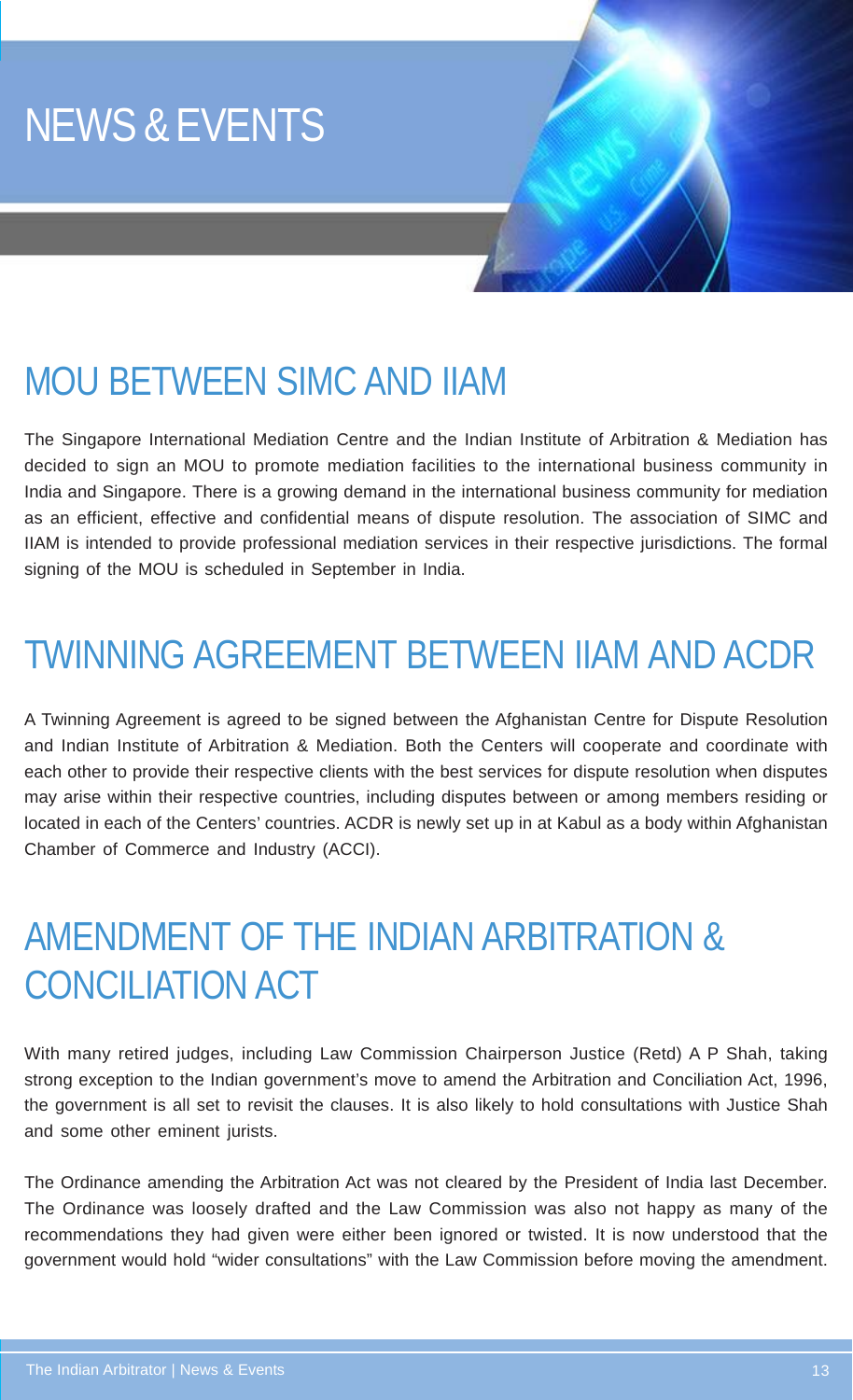# GOVERNMENT APPROVES BILL FOR SETTING UP COURTS FOR COMMERCIAL DISPUTES IN INDIA

The Indian government has approved the introduction of a new law to set up courts that will deal exclusively with commercial disputes, ensuring their speedy disposal and making it easier to do business in India. The Commercial Division and Commercial Appellate Division of High Courts and Commercial Courts Bill, 2015, will be introduced in the Indian Parliament shortly.

The proposal for setting up such courts for the quick resolution of commercial disputes is based on the recommendations of the  $253<sup>rd</sup>$  report of the Law Commission of India. The commission had sought to revamp the commercial dispute resolution mechanism system by separating it from other civil disputes. The establishment of commercial courts in India is a stepping stone to bring about reform in the civil justice system.

## THE 2016 GLOBAL POUND CONFERENCE SERIES! "SHAPING THE FUTURE OF DISPUTE RESOLUTION & IMPROVING ACCESS TO APPROPRIATE JUSTICE"

The GPC Series is being organized by the International Mediation Institute (IMI) with the active support of many international groups involved in ADR. It will be a series of meetings, focus groups and conferences using a global information technology platform that will be available via the Internet, which will enable all stakeholders involved in dispute resolution to express themselves on the future of dispute resolution and how ADR processes – negotiation, mediation and arbitration – can be more accessible and better used in all cases.

The goal of the Global Pound Conference ("GPC") Series is to improve access to justice around the world by generating actionable data from stakeholders in the dispute prevention and resolution fields to facilitate greater access to appropriate dispute resolution ("ADR") processes worldwide.

It will allow the global ADR community to better understand what obstacles may exist to accessing appropriate justice, and how to facilitate greater access to all forms of ADR in accordance with what is needed in each case. The results will further stimulate research, knowledge, creativity, innovation and growth in the use of ADR in the 21st Century both domestically, regionally and internationally.

The GPC Series will take place in at least 15 locations worldwide between September 1, 2015 and December 31, 2016 to enable all stakeholders involved in dispute resolution to discuss and respond to a series of precise questions and propositions focusing on user needs and wants and access to affordable and suitable justice systems.

If you would like to participate in the GPC in India, please mail to adm@arbitrationindia.com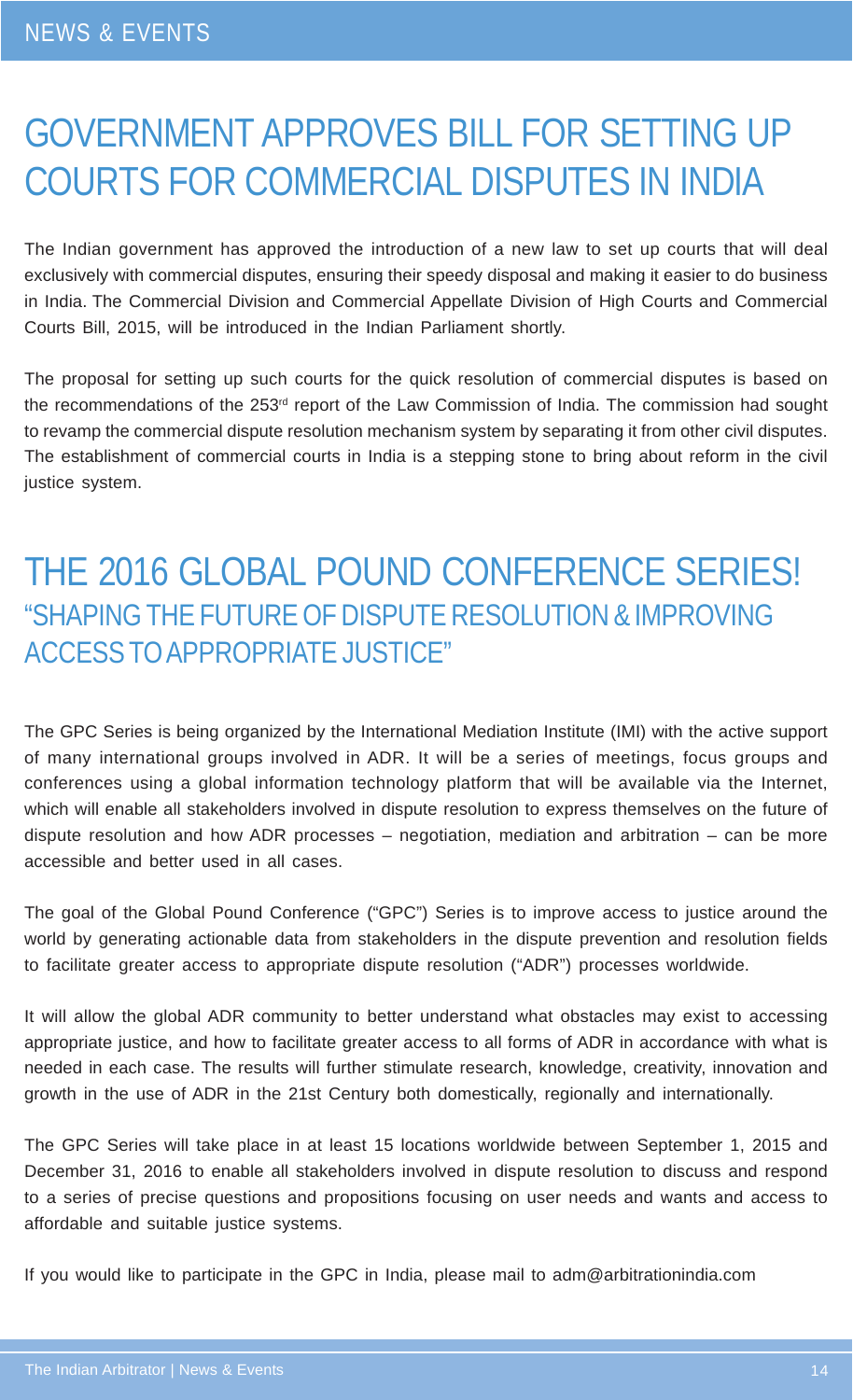# IIADRA OFFERS MEMBERSHIP iiadra

The India International ADR Association (IIADRA) offers membership to ADR Lawyers and Professionals, Arbitrators, Mediators and Business groups, from India and abroad.

The purpose of IIADRA is to represent the common interests of Arbitrators, Mediators, ADR Practitioners and ADR Users in promoting the standard, professionalism and quality of ADR in the domestic and international arena. IIADRA will serve as a platform for the growth and network of ADR practices jointly with global leaders, so as to help you lead in the field. The membership will secure information; facilitate alliances with partners in the ADR world engaged in preventing and resolving conflicts and invitation to exclusive international and national conferences and discussions on the subject.

For details see www.adrassociation.org

# BOOK REVIEW

### **Mediation Skills and Strategies – A Practical Guide By Tony Whatling**

A straightforward, comprehensive collection of mediator skills and strategies. It is useful for not only mediators, but also a wider range of professionals including counsellors, managers, human resource professionals, social care and health care practitioners. Tony Whatling, who has over 25 years' experience of mediation practice and mediation training experience in the UK, USA, Canada, India, Pakistan, Kenya, Uganda, Tanzania, Portugal, Syria and Afghanistan, has put in all his experience to explain the range of skills and strategies that are commonly used, as well as why you would use different skills and when they are best employed. The author shows how, by adopting these techniques, a mediator can manage challenging conflicts.

The book is published by Jessica Kingsley Publishers, London (www.jkp.com) ISBN: 978-1-84905-299-3

Brain Teaser: The traveler asked "Which road would take me to your village?" He would then take the road the truthful person pointed to because the truthful person would point the truthful village. The liar would also point to the truthful village because he is a liar and would not point to his own village.